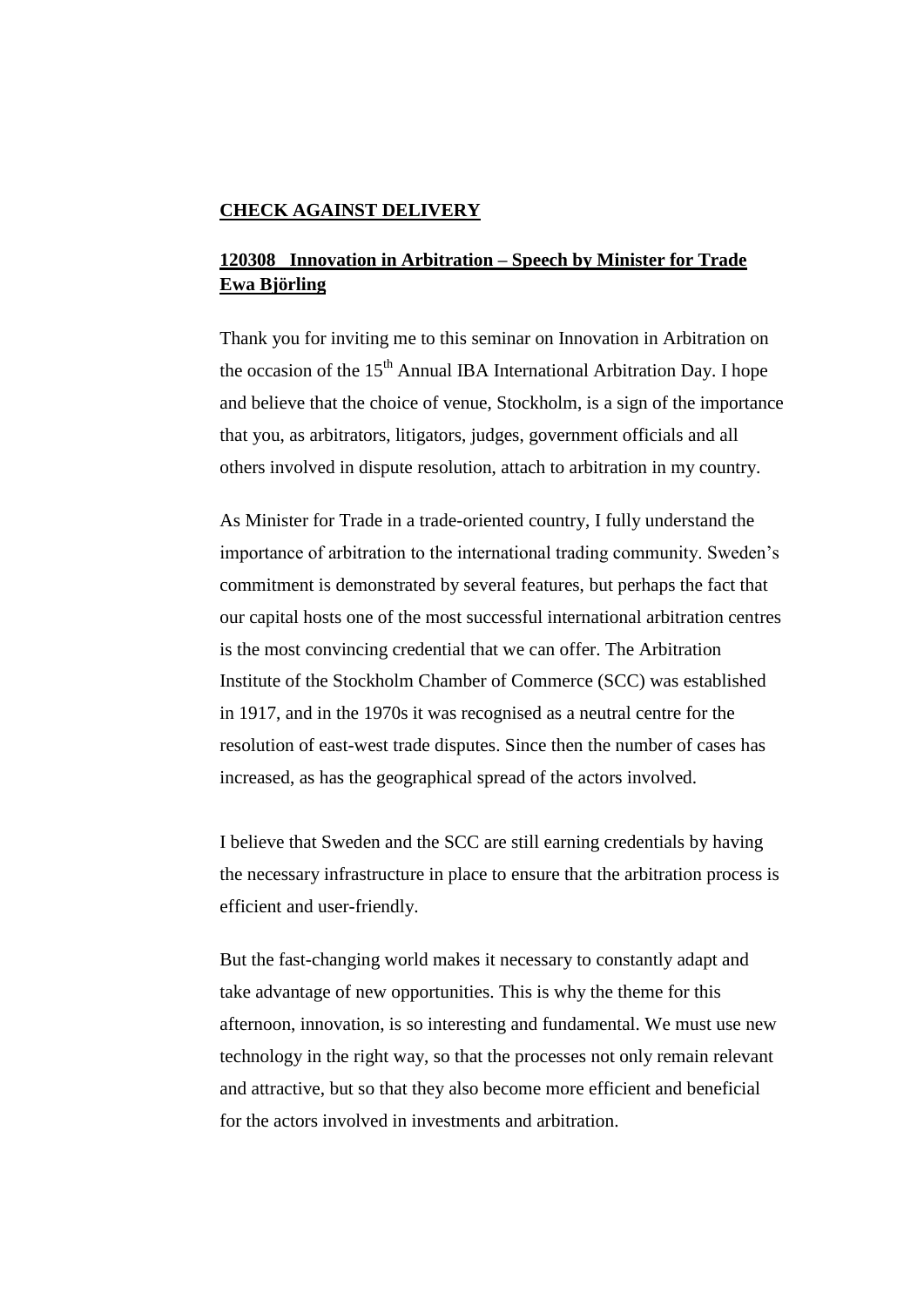The way we do business and the demands of society have changed, and so must arbitration. Every year in this building, the Stockholm Concert Hall, a number of innovators receive the recognition they are due as this is the arena for the Nobel Prize ceremony. I hope that this atmosphere will inspire the fruitful discussions that will take place here today.

Trade is made possible through the international legal order that lies at the heart of our international commitment. Sweden is one of the most open economies in the world. Promoting free trade and global legal frameworks is central for our trade and foreign policy. Foreign direct investment and trade increase our economic growth and competitiveness and create jobs. Investment decisions are primarily driven by market considerations, but these decisions are to a great extent influenced by the economic, political and legal environment. In order to promote increased investments and trade, it is very important that we create a stable and predictable environment in our own market and in the markets which investors face in other countries.

One of my objectives as Minister for Trade is to double Swedish exports between 2010 and 2015. The performance of the Swedish economy has so far been better than in many other countries, but in order to reach the goal of doubling our exports, we need to join forces and develop a framework for trade that supports the on-going internationalisation of companies.

In order to increase our exports we have developed a programme which focuses on five different areas: a changing world, opening of markets, support to exporting enterprises, differentiated actions adapted to different markets and the way the image of Sweden can contribute to export opportunities. Some of the measures are at national level, but we are also working at EU level to intensify the negotiations on free trade agreements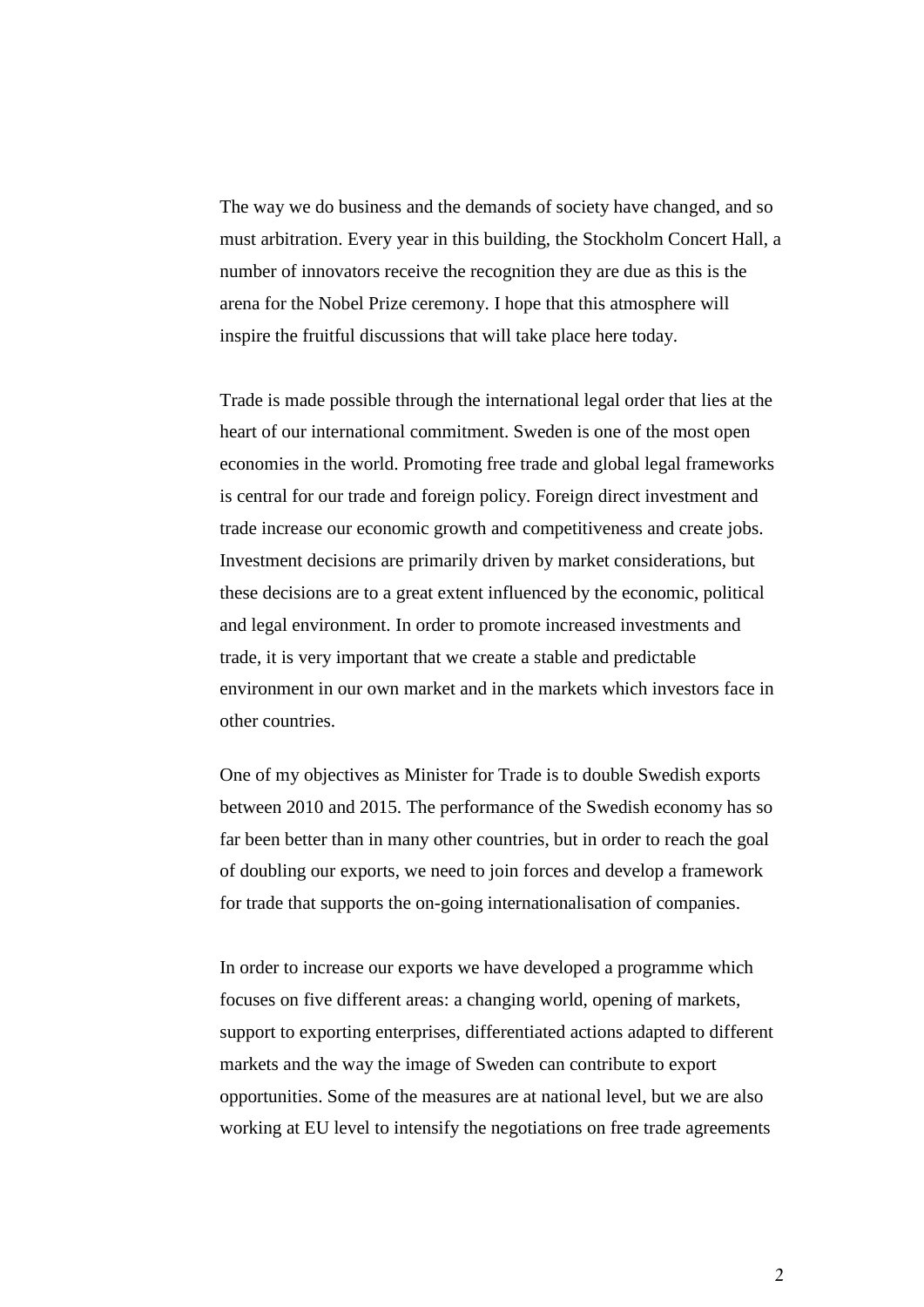with partners such as Canada, Singapore, India, Malaysia, Mercosur, Japan and the United States.

The service sector is growing faster than any other sector, and the increase in employment in this area is twice as large as in the economy as a whole. Services are becoming more and more important and represent almost one third of Sweden's exports. As you are all aware, international arbitration is one example of a service that has grown in recent years and become increasingly significant. The number of arbitrations has increased and so has the number of services related to arbitral institutions. I am thinking of mediation and counselling, but also of the revenue from guests in hotels and restaurants.

For me as Minister for Trade, it is important to develop this sector and provide the necessary conditions for it to grow further.

I would like to say a few words about the interesting on-going development of the EU investment policy. The Lisbon Treaty implies that foreign direct investment has become part of the common commercial policy of the European Union. The ambition to create a level playing field for all EU investors in third countries, and for investors from third countries in the EU, is a positive development. I also believe that the EU, acting as one, can contribute to the creation of a stable investment regime globally. Also, when the EU is truly considered as a single market by foreign investors, we will be in a better position to attract foreign direct investments. The new common policy on investment should support the objective of the Union to remain the world's leading destination and source of investment, as well as aim to further liberalise the global markets.

The EU Member States have so far created a beneficial investment environment by adopting bilateral investment agreements with third countries. Sweden, for instance, has concluded such agreements with 68 countries. These agreements have been a major source of protection and

3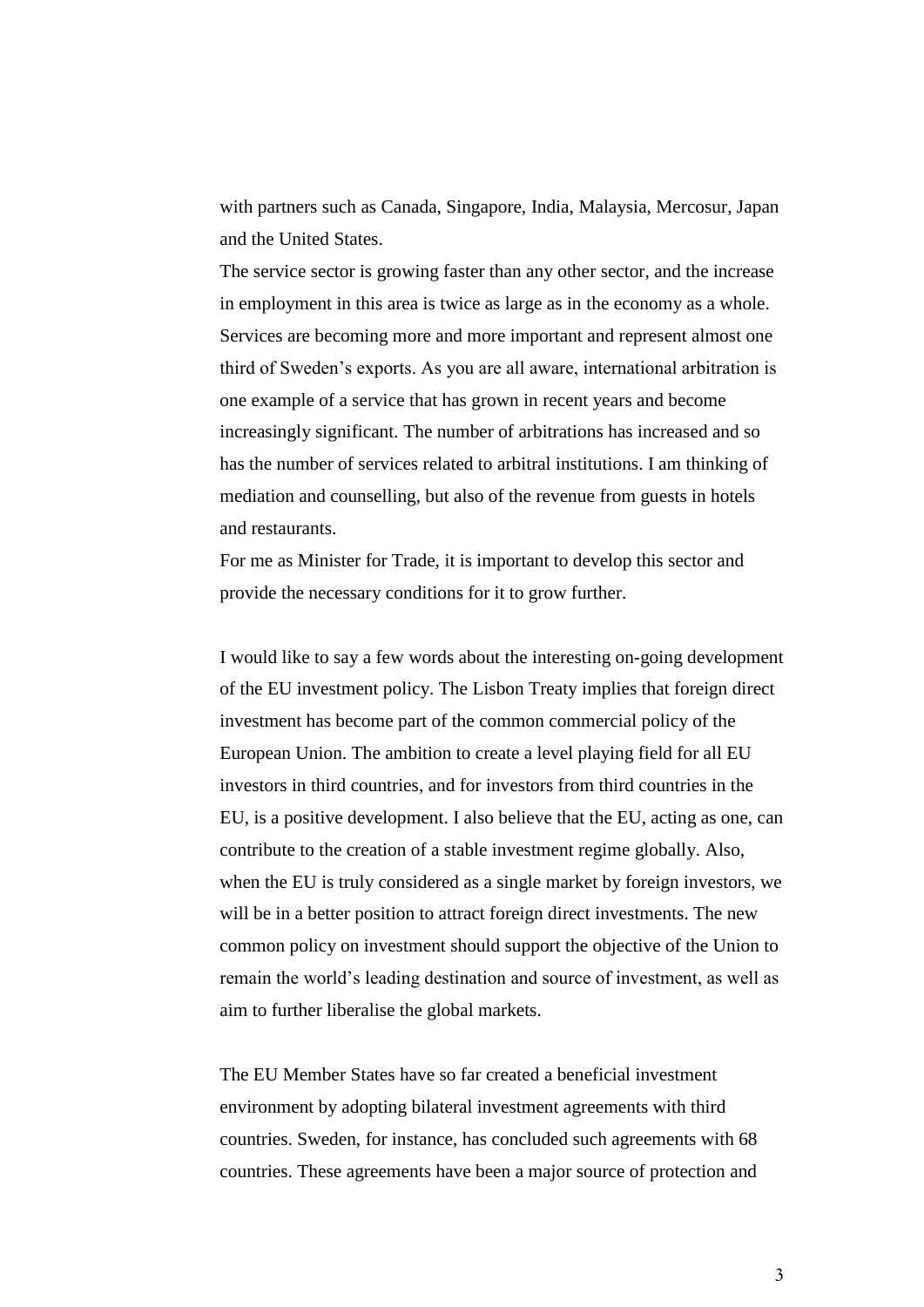legal security for European investors abroad. They have also attracted foreign direct investments, which in turn have served as a source of growth. As the new common investment policy is now being developed, it is vital to build on the experience from these existing agreements. Part and parcel of the investment protection of these agreements is access to efficient systems of dispute settlement. As these agreements will gradually be replaced by EU agreements on investment protection, we want to ensure continued access to efficient dispute settlement.

The European institutions, including the Council where the Member States are represented, need to adapt to the situation and develop new legislation. Since 2010 we have been negotiating transitional arrangements for bilateral investment agreements between Member States and third countries. The objective is to ensure legal security and predictability for investors at the same level of protection they enjoyed before the Lisbon Treaty. Several meetings have taken place between the European Parliament, the Council and the Commission, and I hope that we will be able to reach a solution as soon as possible. Furthermore, the Commission is going to present a proposal that will provide the answers on how the EU will be represented and made financially liable in the event of investment disputes. In other words, the proposal will deal with the distribution of financial responsibility and practical involvement in disputes between the Commission and the Member States. In the free trade agreements that the EU is negotiating with Canada, Singapore and India, there will be a chapter on investment protection; it is therefore important that the Commission presents its proposal on financial liability before any of these agreements are concluded.

I hope that you will all have a constructive day discussing innovative and visionary arbitration techniques and that perhaps some of the Nobel Prize

4